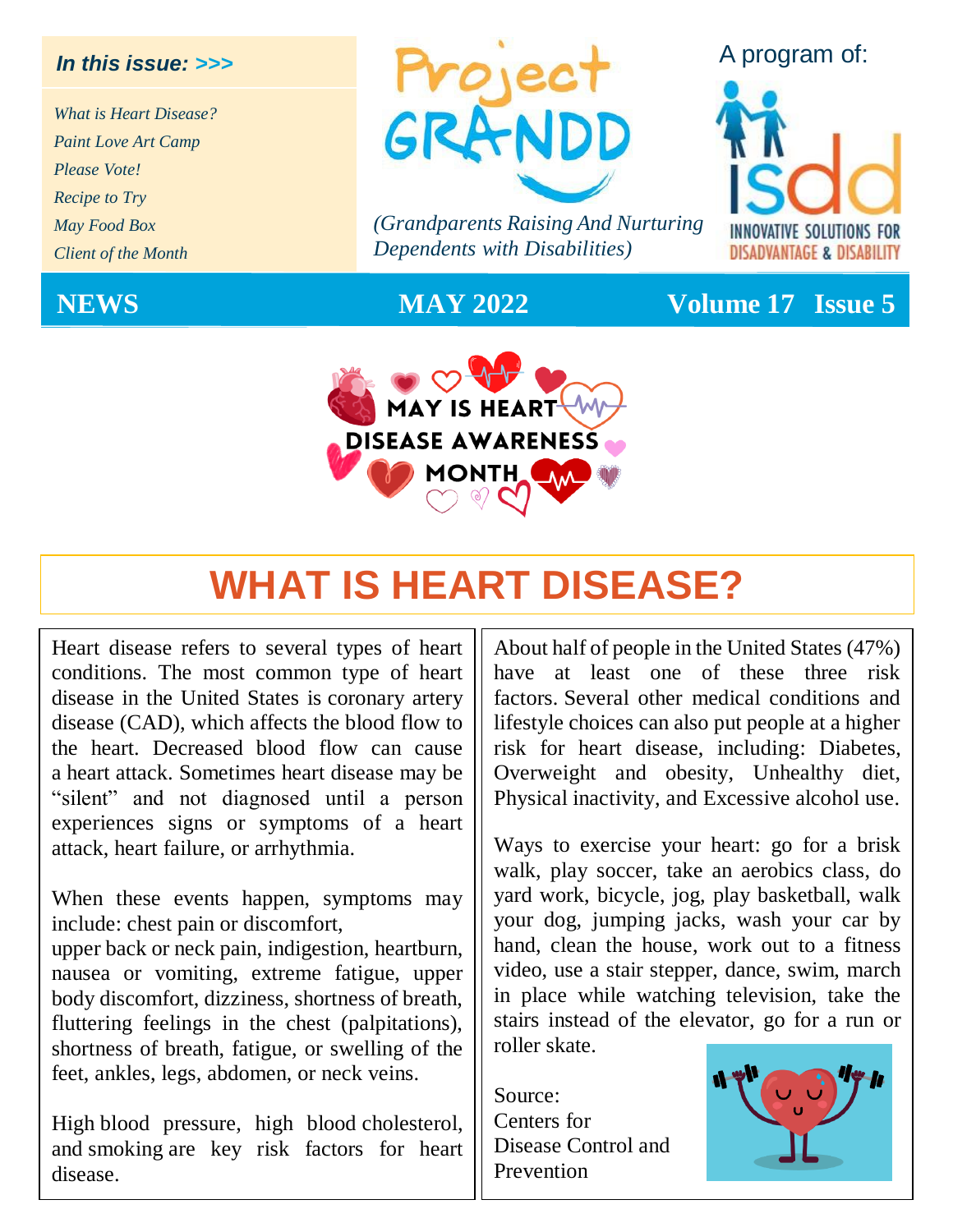

Paint Love has partnered with ISDD to offer a **FREE** week long summer camp to children ages 8-12 or rising 3<sup>rd</sup>-6<sup>th</sup> graders. Paint Love is a non-profit that empowers children through art. Professional staff teach campers art techniques and skills and encourage children to think creatively and take positive actions in their lives.

Art supplies, snacks, and lunch are provided. Limited scholarships are available. If you are interested, please contact **Thindiwia Meredith (Program Director) at 470-310-3452 no later than May 15th**!

## *PLEASE VOTE - MAY 24!*

Primary elections **draw only 20% of voters** - that means **YOUR** participation carries more weight!

At stake is one of our US Senate seats and more.

- Early voting **May 2 – May 20**
- Mandatory Saturday **May 7**

New voting laws are making it more difficult to vote, so it is **vital to participate - now more than ever.** Check your voter registration status and see a sample ballot at [https://mvp.sos.ga.gov/s/.](https://mvp.sos.ga.gov/s/)

We can't tell you how to vote, but we can tell you it is important!

### *Shepard's Pie Recipe – Mayo Clinic*

**Ingredients:** 2 med potatoes, cut into nickel-sized cubes, 1 tsp olive oil, ½ cup ea. chopped onions and carrots, 1 lb lean ground beef,  $\frac{1}{2}$  1lb ground turkey breast, 1 tbl tomato paste,  $\frac{1}{2}$ tsp ea. rosemary & thyme.  $\frac{1}{4}$  tsp ea. salt & black pepper, 2 c. chicken stock,  $\frac{1}{2}$  c. ea. frozen peas & corn –thawed, 1 c. skim milk, l tbs. butter, 1/8 tsp salt.

**Directions:** Heat oven to 400°F. Boil potatoes in until tender. Heat oil in med pan over med Heat. Sauté veggies until tender. Add beef & turkey. When meat is thoroughly cooked, add tomato paste, spices, salt & pepper. Add stock & cook 10 mins; stir in peas & corn. Cook until most of stock is absorbed; place mixture in casserole dish. Drain water off potatoes, return to pot over med heat. Add milk, butter & salt. Mash potatoes until smooth consistency. Spread over meat mixture & bake for 20 minutes or until slightly golden brown around the edges. Serve hot.

# *MAY FOOD BOX*

Cargivers who are 55+ can receive a delivery of healthy food in May including meat, dairy, fresh fruit and vegetables, pantry items and more. Sorry, we cannot accept individual orders, only substitutions to accommodate allergies or special dietary needs. **Contact your case manager if you would like to receive a food delivery**. The May food box includes ingredients for the above recipe.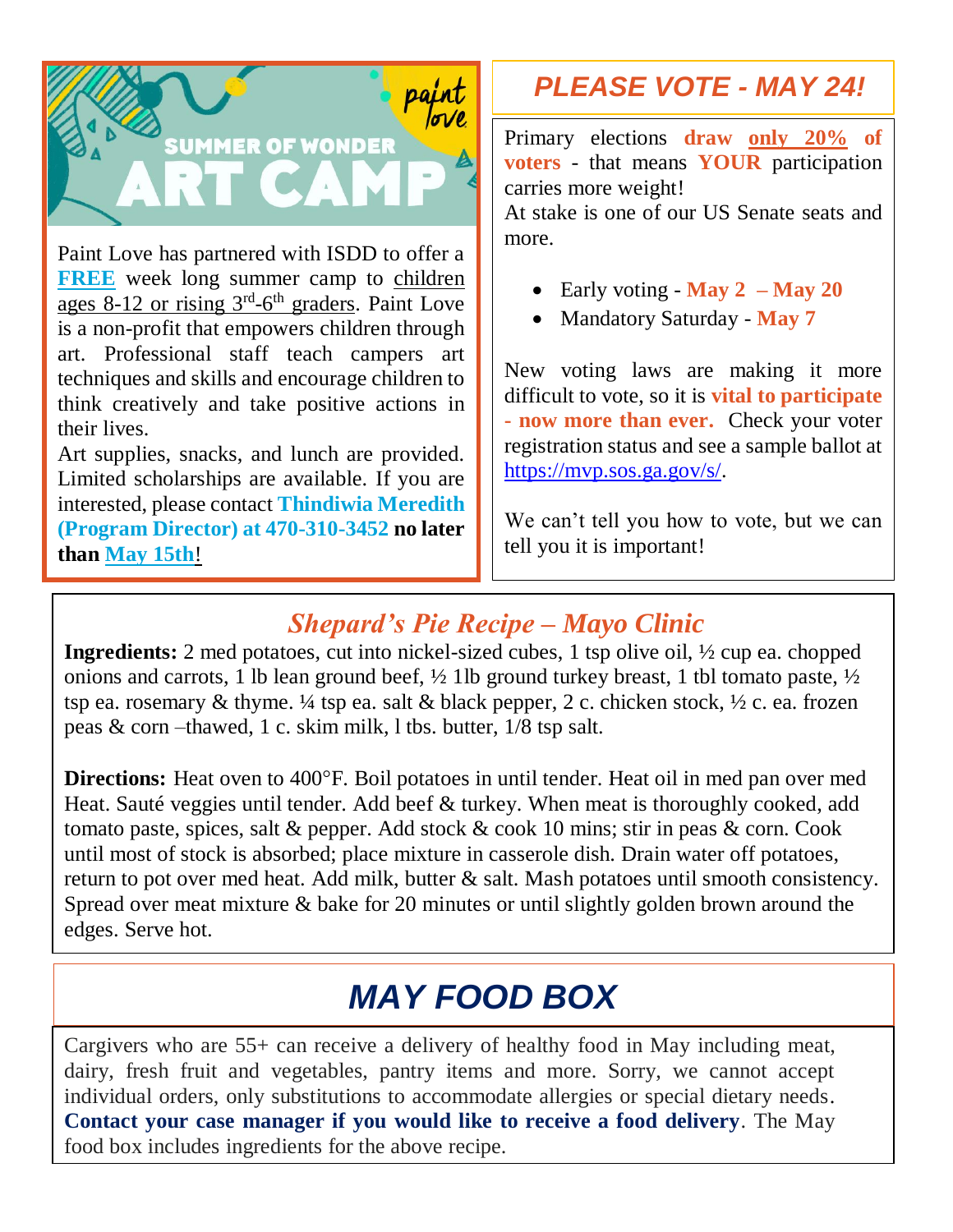## **Client of the Month: Thuringa "Pinky" McGinty**

*Each month we highlight a Project GRANDD caregiver so we can get to know each other*

"Pinky" McGinty is 46 and the caretaker of her grandchild, Jessi, who is 7 years-old and has Autism. Pinky loves spending quality time with Jessi, whether it be reading, building Legos or completing puzzles together. In her spare time, Pinky loves to cross-stitch and travel as much as she can. She was chosen as Client of the Month by her case manager because Pinky has demonstrated that she is willing to do all that it takes to properly care for Jessi, ensuring she thrives and can be successful. Pinky is able to express her needs and has no issues with asking for help to assist her to raise a child with Autism.



Pinky was eager to participate in the ACT parenting class to learn new parenting skills and has been an active participant each week. Pinky takes advantage of all community resources to better support her and Jessi. She took the initiative to participate in individual counseling to help her manage stress. Pinky also maintains consistent contact with Jessi's teachers and other educational professionals at her school.

#### **SUPPORT GROUPS**

In-person support groups (adults, children and teens; childcare for children under 8) are on the third Tuesday of each month unless stated otherwise. Light dinner served 6:00 – 6:30 pm. RSVP required @ 470 310-3452

#### **Virtual support groups will continue for those who cannot attend in-person.**

| <b>Adult</b><br><b>Support</b><br>10AM-12PM | 05/03- Support $&$ Sharing<br>$05/10$ - Support & Sharing<br>05/24- Healthy Heart Habits with Matilda | Google Meet:<br>https://bit.ly/ISDDAdult                                                  |
|---------------------------------------------|-------------------------------------------------------------------------------------------------------|-------------------------------------------------------------------------------------------|
|                                             | Gibbons. Sponsored by Sonder Health Plans                                                             | Phone: 414-600-9528<br>PIN: 888 104 633#                                                  |
| <b>Family</b><br><b>Support</b><br>6PM-8PM  | 05/17- Support $&$ Sharing                                                                            | <b>Fulton Public Library System-</b><br>Metropolitan Branch (RSVP)<br>470-310-3452        |
| <b>Child</b><br><b>Support</b><br>6PM-7PM   | $05/04$ - Sharing & Games                                                                             | Google Meet:<br>https://bit.ly/ISDDChild<br>Phone: 617-675-4444<br>PIN: 730 691 702 0287# |
| <b>Teen Support</b><br>6PM-7PM              | 05/11- Sharing $&$ Games                                                                              | Google Meet:<br>https://bit.ly/ISDDTeen<br>Phone: 929-226-1946<br>PIN: 508 364 396#       |